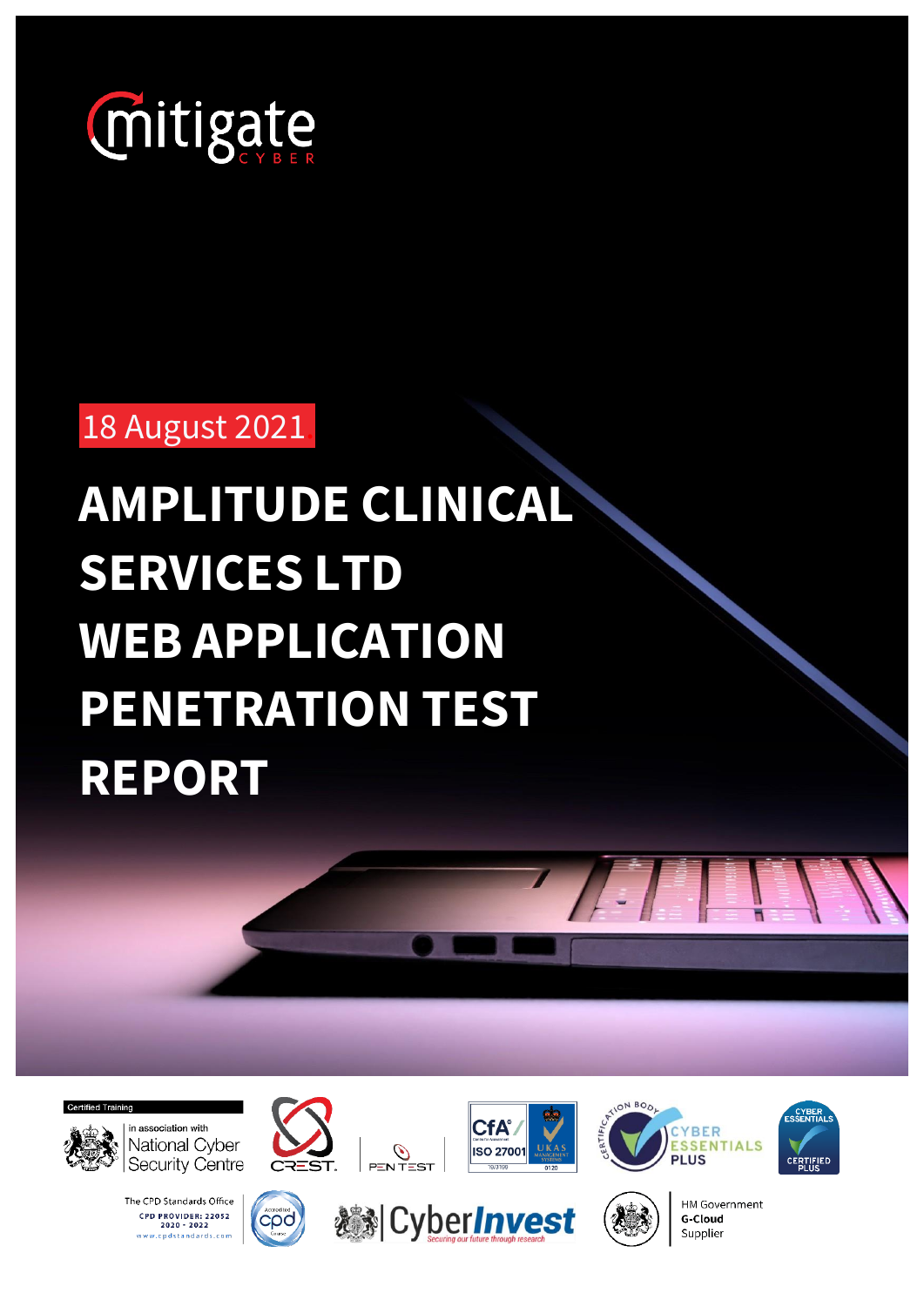

## Document Control

| Document Title: | Amplitude Clinical Services Ltd Web Application<br><b>Penetration Test Report</b> |
|-----------------|-----------------------------------------------------------------------------------|
| Classification: | Commercial in Confidence                                                          |
| Date:           | 18 August 2021                                                                    |

## Consultant Information

| Company Name:           | Mitigate Cyber                                                                                               |  |
|-------------------------|--------------------------------------------------------------------------------------------------------------|--|
| <b>Consultant Name:</b> | Daniel Pollard                                                                                               |  |
| Address:                | Mitigate Cyber<br>InfoLab <sub>21</sub><br><b>Lancaster University</b><br>Lancaster<br>Lancashire<br>LA1 4WA |  |
| Telephone Number:       | +44 (0) 333 323 3981                                                                                         |  |
| E-mail                  | daniel.pollard@mitigatecyber.com                                                                             |  |

## Client Information

| Organisation Name (legal entity): | <b>Amplitude Clinical Services Ltd</b>                                      |
|-----------------------------------|-----------------------------------------------------------------------------|
| Address:                          | <b>Woodend House</b><br><b>Grafton Flyford</b><br>Worcestershire<br>WR7 4PH |
| Point of Contact name:            | <b>Tristan Salisbury</b>                                                    |
| Telephone Number:                 | 0333 014 6363                                                               |
| Email address:                    | tristan.salisbury@amplitude-clinical.com                                    |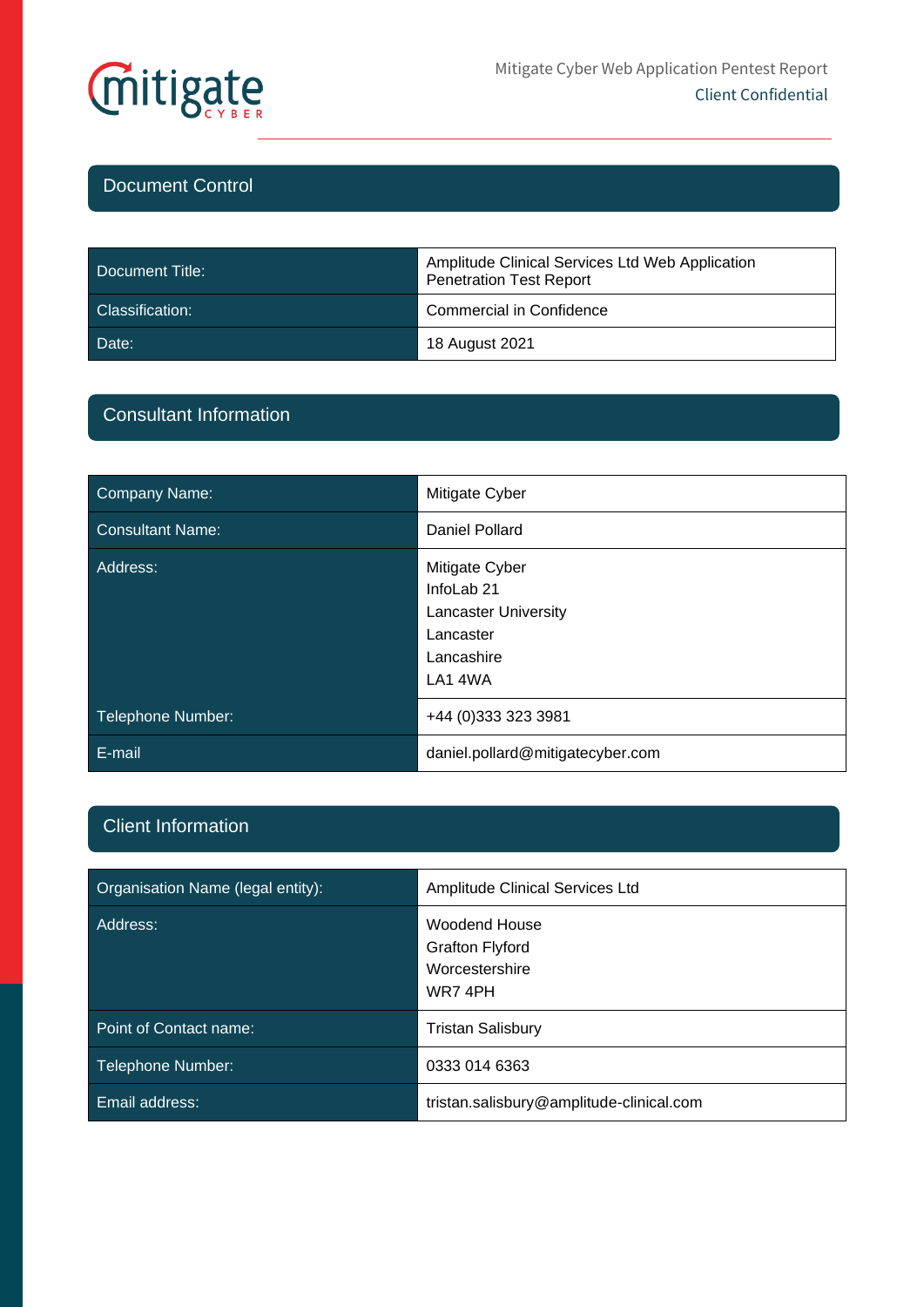# **Mitigate**

# 1.0 Distribution List

© Mitigate Cyber, all rights reserved 2021.

This document contains confidential and proprietary information. It is intended for the exclusive use of Amplitude Clinical Services Ltd. Unauthorised use or reproduction of this document is prohibited.

The current test has been conducted by Mitigate Cyber's security experts. Mitigate Cyber assures that findings in this report are true to the extent that can be verified remotely.

This Vulnerability Assessment & Penetration Test reveals all relevant vulnerabilities known up to the date of this report. As new vulnerabilities continue to be found and the introduction of new security threats, it is suggested that security assessments be conducted after every major change in the Information System and periodically in 3 to 6 month intervals.

### **Revision History**

| Version | Date                         | Author         | Comment              |  |
|---------|------------------------------|----------------|----------------------|--|
| 0.1     | 18 <sup>th</sup> August 2021 | Lee Smith      | <b>Initial Draft</b> |  |
| 0.2     | 18 <sup>th</sup> August 2021 | Daniel Pollard | QA                   |  |
| 1.0     | 20 <sup>th</sup> August 2021 | Lee Smith      | Release to Customer  |  |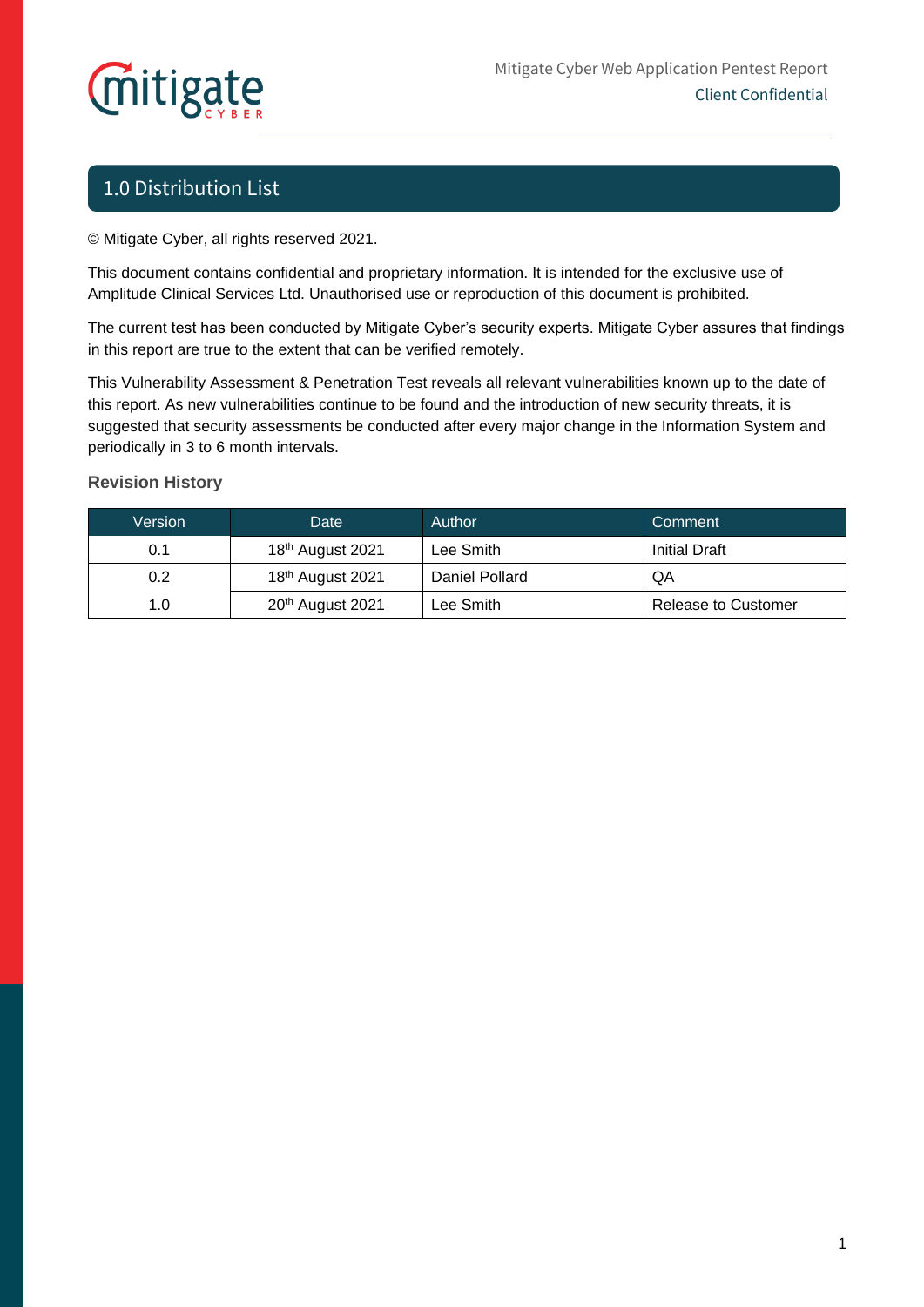# mitigate

# 2.0 Nondisclosure

### **2.1 Nondisclosure Statement**

This report is the sole property of the customer. All information obtained in the security audit about the customer's operations and assets is deemed privileged information and not for public dissemination. The customer and Mitigate Cyber jointly and severally pledge their commitment that this information will remain strictly confidential. It will not be discussed or disclosed to any third party without the express written consent of the customer. Mitigate Cyber strives to maintain the highest level of ethical standards in its business practices.

### **2.2 Nondisclosure agreement**

The customer has accepted that Mitigate Cyber can perform a security audit of their Internet facing infrastructure. All information in this document is subject to change without notice and should not be construed as any form of commitment by Mitigate Cyber. Mitigate Cyber takes no responsibility for any errors that may appear in this document. Similarly, an audit of a company's Internet infrastructure should not be construed as a definitive review of the organisation's security. Mitigate Cyber advise that differing security vulnerabilities might be gleaned through using additional scanning and enumeration techniques. Mitigate Cyber cannot be held liable for any performance issues that occur during or after the audit.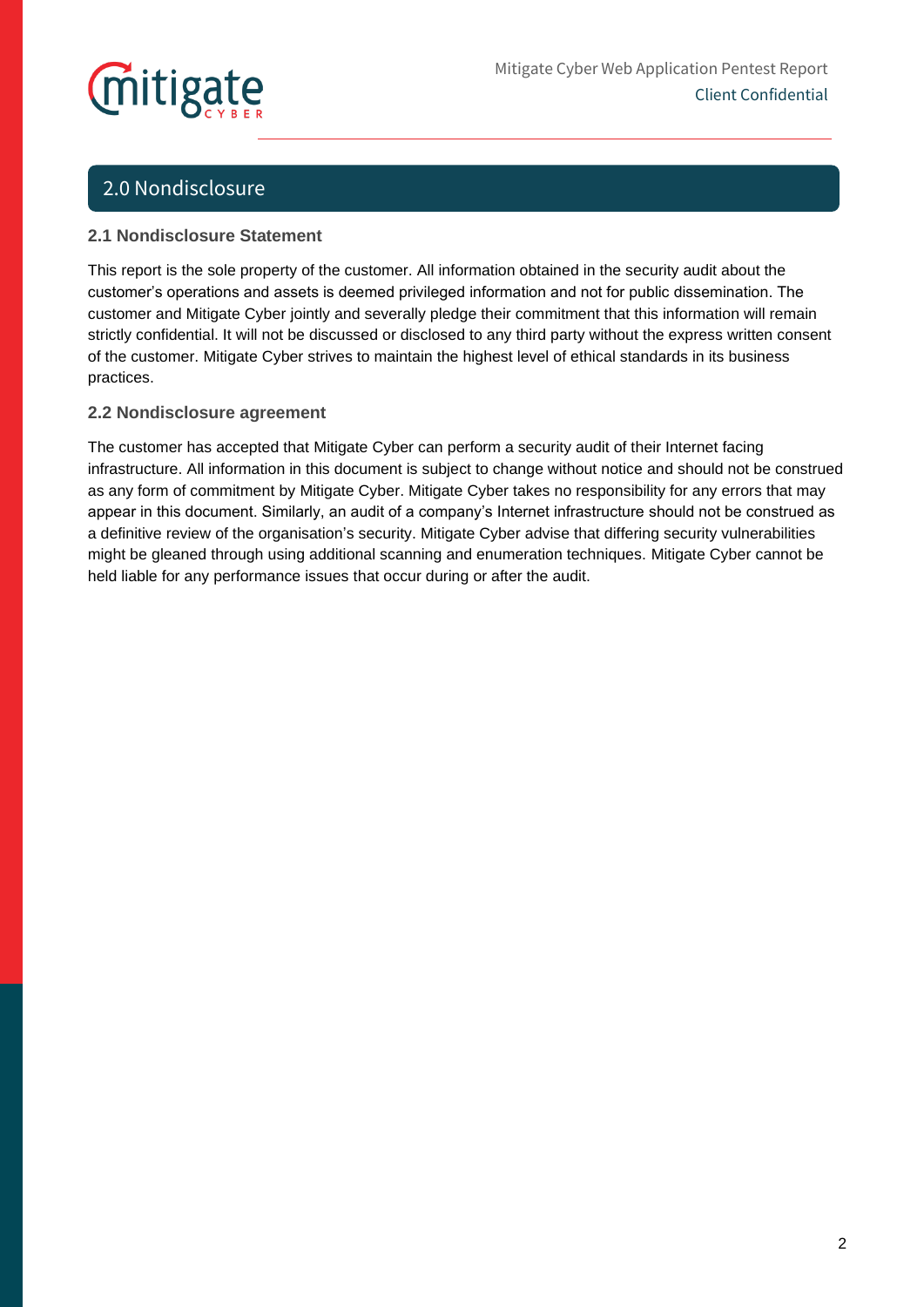

# 3.0 Report Structure

The remainder of this report is organised as follows:

#### **Section 4.0: Executive Summary**

The executive summary highlights the main findings from the report and provides an indication as to the level of security of the target environment.

#### **Section 4.1: Summary of Findings**

This section shows a summary of the issues found on each target accompanied by a bar chart to demonstrate the number of vulnerabilities found on each target and their severity.

#### **Section 4.2: High level technical recommendations**

This section provides high level technical recommendations based on the test results.

#### **Section 5.0: Introduction**

This section overviews the test and includes a summary of the test scope, a table of findings by severity by target system and the overall test methodology.

#### **Section 6.0: Summary of Findings & Remediation Action**

A more detailed version of the summary of findings. An easy to view table of all finings is provided with reference to any remediations that have been made during or after the test.

#### **Section 7.0: Vulnerability breakdown**

This section lists the open ports found for each target and contains the low to serious vulnerabilities. Each vulnerability includes an indication of its impact, a description, results and how it can be resolved. Whenever possible, an exploit for the identified vulnerability will be supplied. References to different web pages with additional information has also been supplied for extra supporting material. Screenshots are provided where possible within the table but for larger screenshots or multiple URLs or patch links then this will be provided in an appendix at the end of the report. If the vulnerability is detected on multiple ports, then the vulnerability count will reflect this.

#### **3.1 Severity Scale**

Vulnerabilities are supplied with ratings next to them giving an indication of their severity and are rated on a scale of one to five using the icons below. The rating that is applied to vulnerability is based on the information gathered during the testing and the threat to that specific environment under review.

A rating of five means that the vulnerability will enable an attacker to break into the server, a rating of one therefore is of low severity, possibly disclosing information that cannot be hidden.

A more detailed description containing examples of the ratings can be seen below: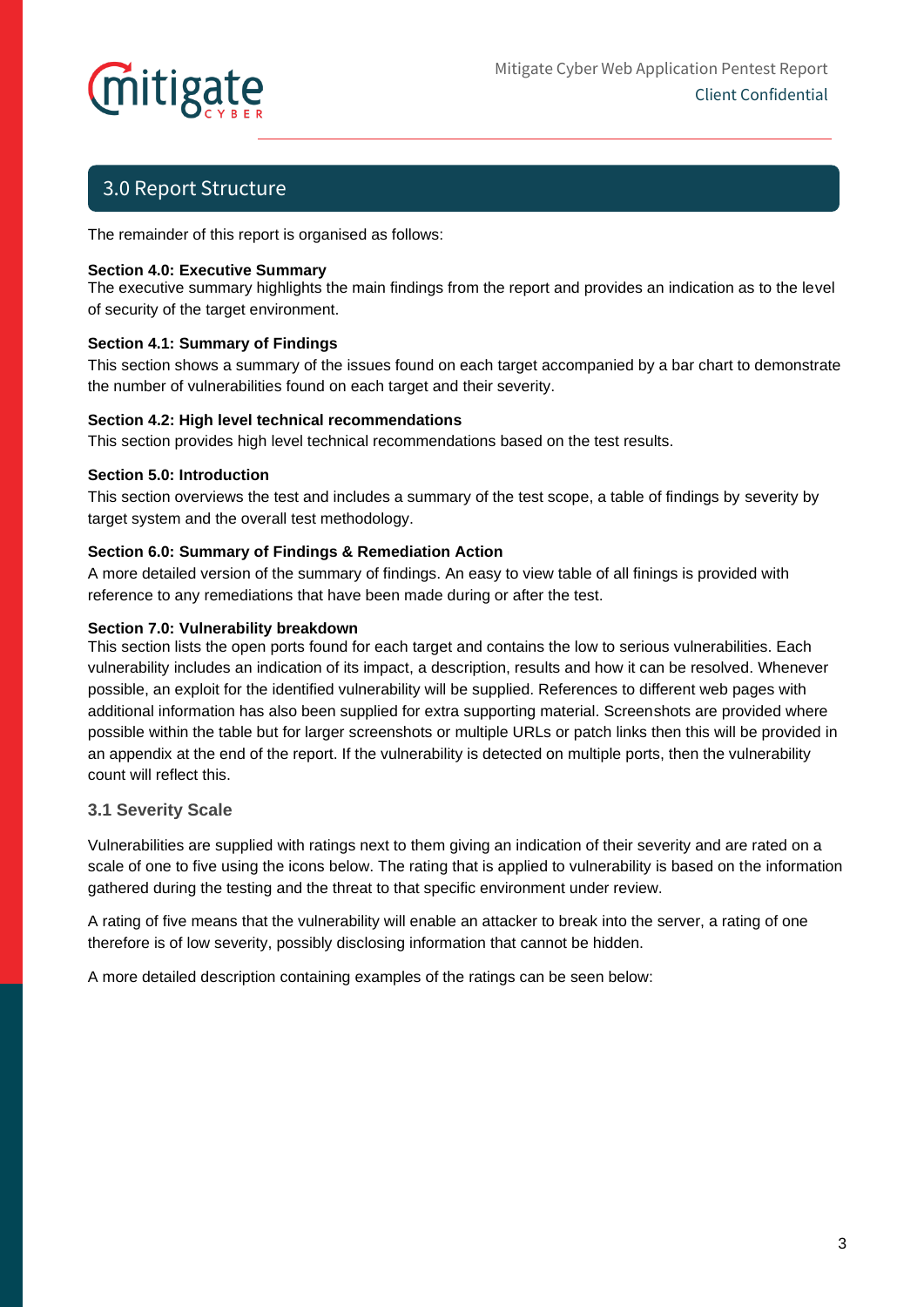

| <b>Severity</b>       | <b>Description</b>                                                                                                                                                                                                                                                                                                                                                                                   |
|-----------------------|------------------------------------------------------------------------------------------------------------------------------------------------------------------------------------------------------------------------------------------------------------------------------------------------------------------------------------------------------------------------------------------------------|
| <b>Critical Risk:</b> | These findings identify conditions that could directly result in the compromise or<br>unauthorised access of a network, system, application or information. Examples of<br>High Risks include known buffer overflows, weak or no passwords, no encryption,<br>which could result in denial of service on critical systems or services; unauthorised<br>access; and disclosure of information.        |
| <b>High Risk:</b>     | Vulnerabilities provide hackers with remote user access, but not remote<br>administrator or root user capabilities. Vulnerabilities at level 4 may include full read<br>access to files, potential backdoors, or a listing of all the users on the host. Level 4<br>vulnerabilities expose highly sensitive information.                                                                             |
| <b>Medium Risk:</b>   | These findings identify conditions that do not immediately or directly result in the<br>compromise or unauthorised access of a network, system, application or<br>information, but do provide a capability or information that could, in combination with<br>other capabilities or information, result in the compromise or unauthorized access of<br>a network, system, application or information. |
| Low Risk:             | Warnings which may or may not be vulnerabilities, depending upon the patch level<br>or configuration of the target. Typical low risk vulnerabilities might provide<br>unnecessary or excessive information about a host or its operating environment                                                                                                                                                 |
| Informational:        | Attackers can gather information about the host (open ports, services, software<br>packages and versions etc.) and may be able to use this information to discover<br>other vulnerabilities.                                                                                                                                                                                                         |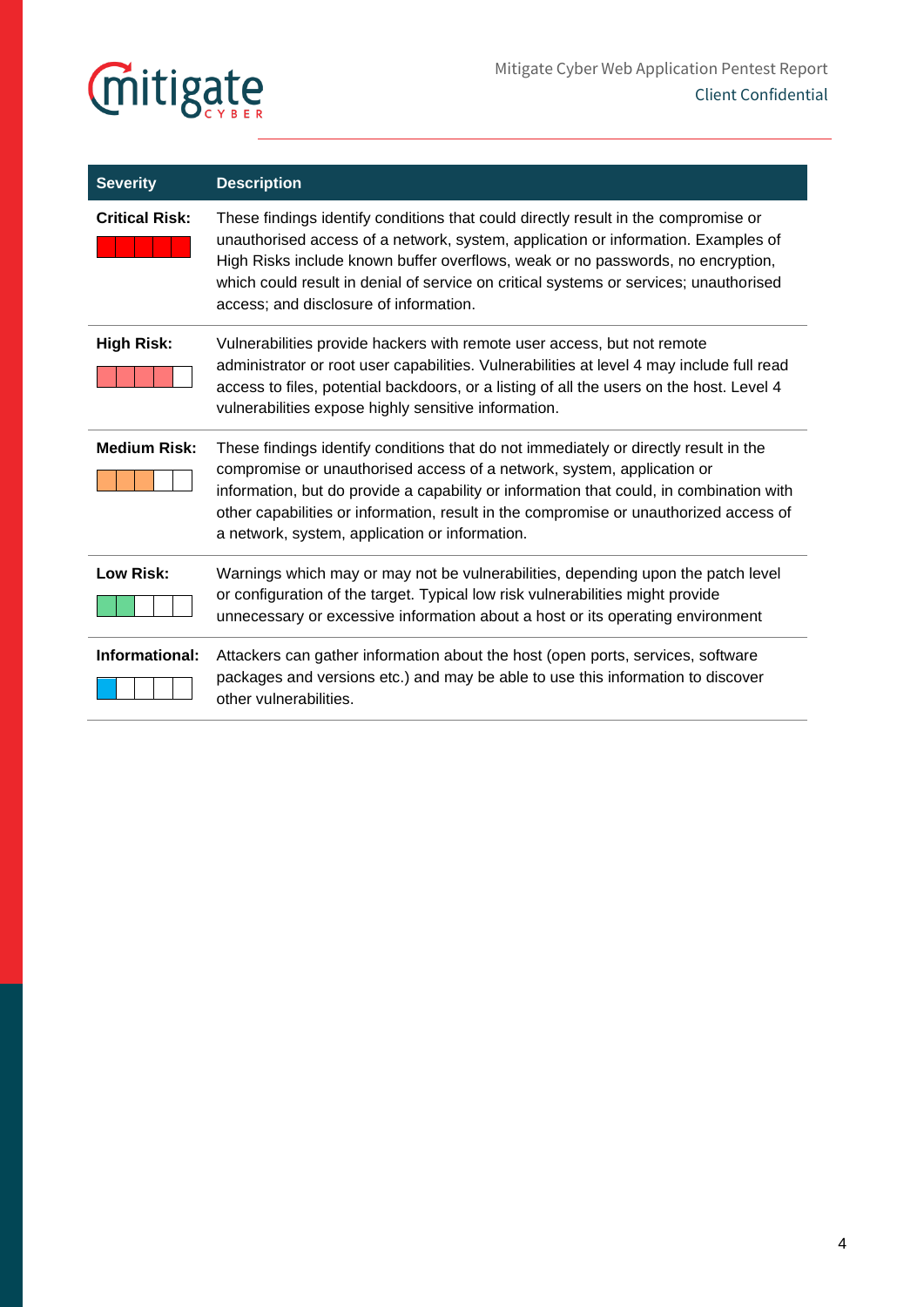# itigate

## 4.0 Executive Summary

This report presents the results of the penetration test of the target web application based on a grey-box test Methodology. This assessment was performed under the auspices of Mitigate Cyber's certified and licensed penetration tester. The purpose of this assessment was to ascertain what vulnerabilities and exposures exist through the internet facing and identify areas where penetration may be possible.

The findings in this report reflect the conditions found during the testing, and do not necessarily reflect current conditions.

#### **4.1 Executive summary**

This analysis is based on the technologies and known threats as of the date of this report. Mitigate Cyber recommends that all recommendations suggested in this document be performed to ensure the overall security of the internet facing environment.

The test was carried out from Monday 12<sup>th</sup> to Friday 16<sup>th</sup> July 2021.

The total numbers of vulnerabilities found by severity were:

|                      |                  |                    |                 |                      | 3            |
|----------------------|------------------|--------------------|-----------------|----------------------|--------------|
|                      |                  |                    |                 |                      |              |
| <b>Critical Risk</b> | <b>High Risk</b> | <b>Medium Risk</b> | <b>Low Risk</b> | <b>Informational</b> | <b>Total</b> |

### **4.2 Summary of Findings**

Overall, the security of the Amplitude systems was found to be excellent. Following a retest, all the mediumrated issues have now been resolved, thus improving the security even further. The only issues that remain are either informational only, or low risk.

#### **4.3 High level technical recommendations**

In response to the detected vulnerabilities Mitigate Cyber recommend the following fix activity:

- Validate the functionality used to encode and process user inputs, in particular for the input string "<?".
- Disable password auto-complete.